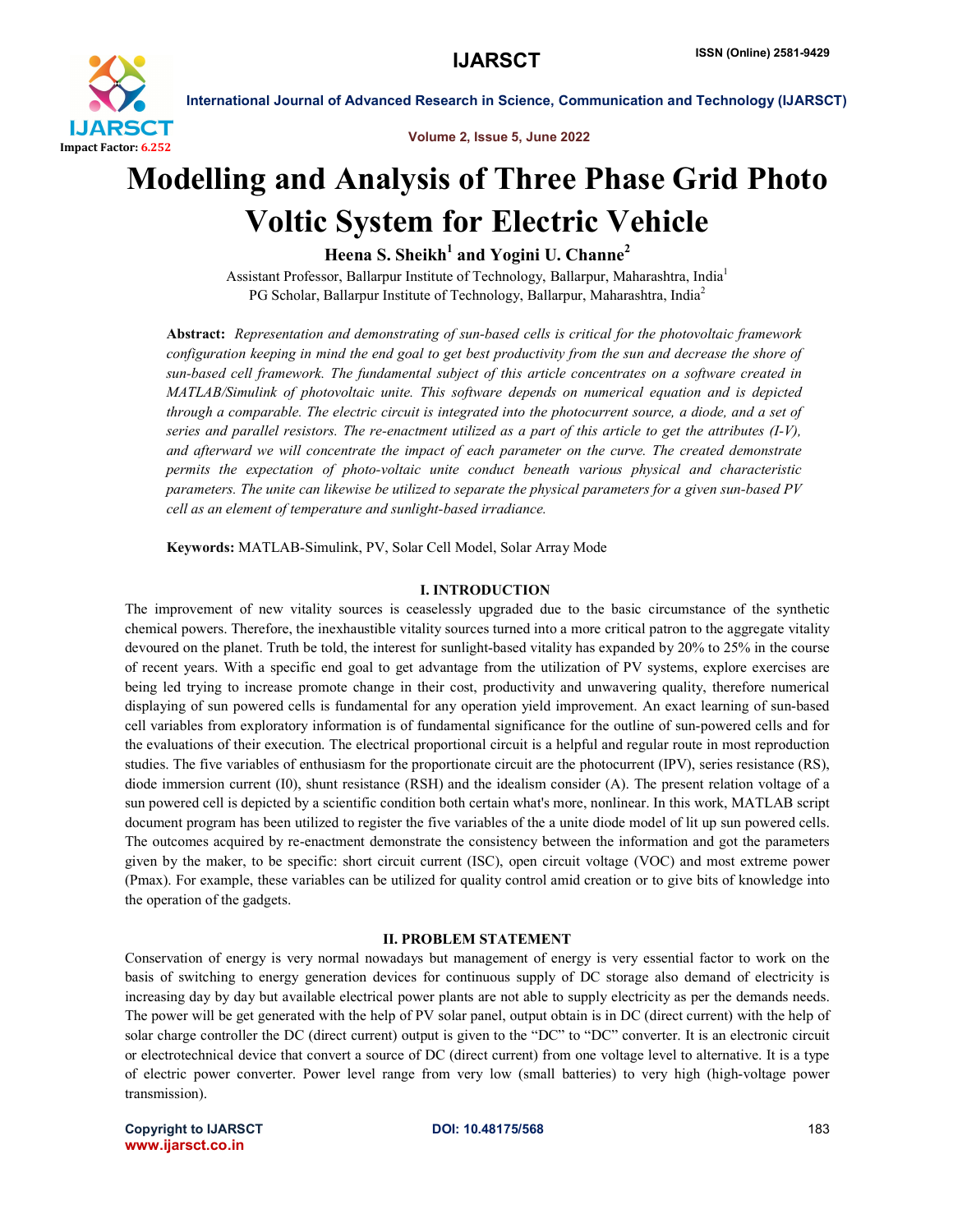

#### Volume 2, Issue 5, June 2022

The maximum power point tracking (MPPT) system or sometimes just power point tracking, is a technique used with variable power sources to maximise energy extraction as conditions vary with this technique, most commonly used with photovoltaic (PV) solar system. This DC (direct current) power is used for different DC loads, with the help of inverter the DC (direct current) will get converted into AC (alternating current). It is well known that DC (direct current) is a relatively stable and positive voltage source, while AC (alternating current) oscillates around a nominal 0 v level, usually in a square or sinusoidal waveform. The output AC (alternating current) power is given to the AC loads and grid.

# III. BLOCK DIAGRAM AND COMPONENT DETAILS

### 3.1 Block Diagram



Fig 1: Block diagram of typical solar PV system.

# A. Solar Panel

Solar panels produce electricity from sunlight. The first solar panel-powered satellite was launched in 1958 by Hoffman Electronics. A solar panel consists of number of photovoltaic (PV) solar cells connected in series and parallel. These cells are made up of at least two layers of semiconductor material (usually pure silicon infused with boron and phosphorous). One layer has a positive charge; the other has a negative charge. When sunlight strikes the solar panel, photons from the light are absorbed by the semiconductor atoms, which then release electrons. The electrons, flowing from the negative layer (n-type) of semiconductor, flow to the positive layer p-type, producing an electrical current. Since the electric current flows in one direction (like a battery), the electricity generated is DC.



Copyright to IJARSCTDOI: 10.48175/568 **184** www.ijarsct.co.in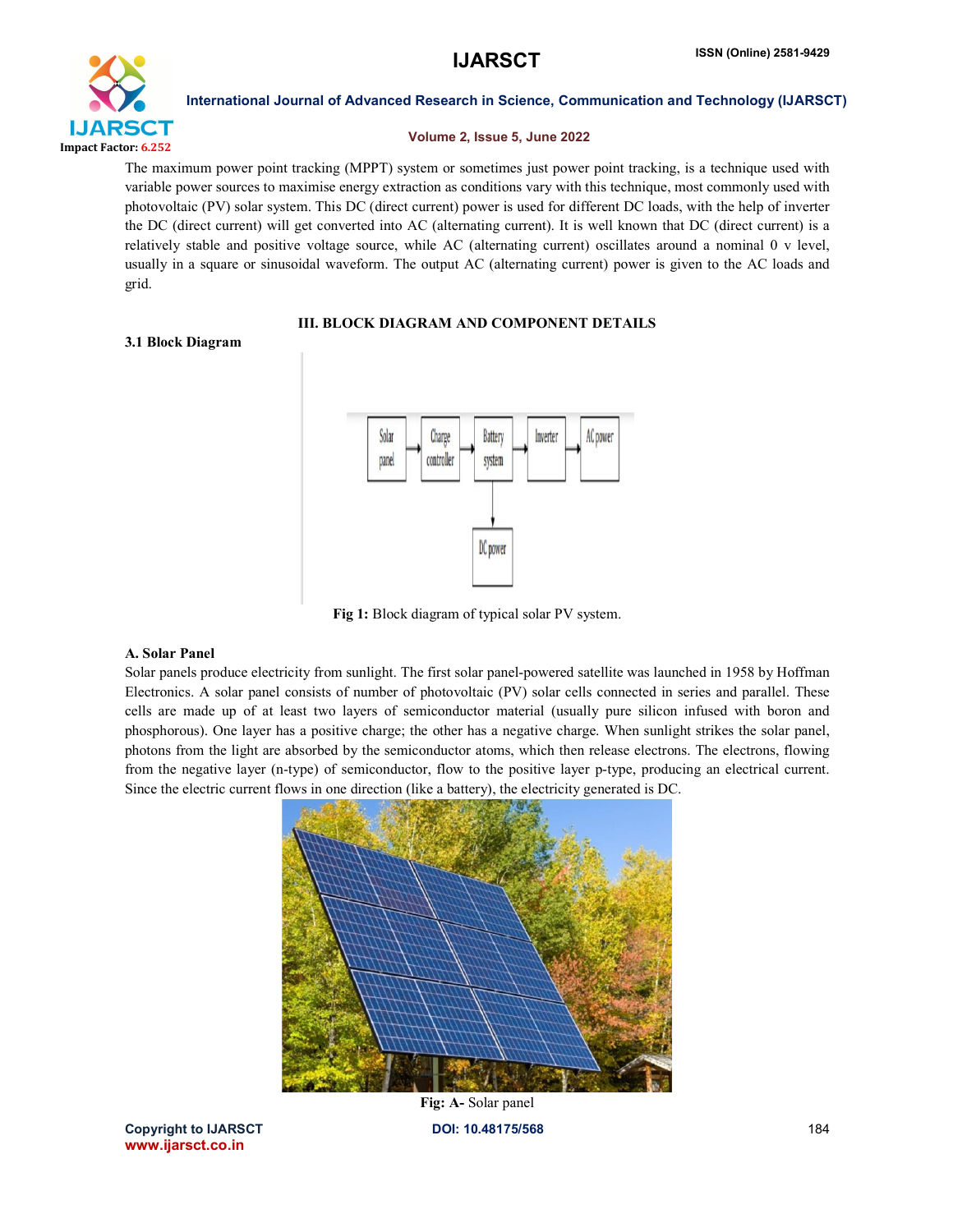

### Volume 2, Issue 5, June 2022

# Solar PV Technologies

With the growing demand of solar power new technologies are being introduced and existing technologies are developing.

There are four types of solar PV cells:

- 1. Single crystalline or mono crystalline
- 2. Multi- or poly-crystalline
- 3. Thin film
- 4. Amorphous silicon

# Single-Crystalline or Mono Crystalline

It is widely available and the most efficient cells materials among all. They produce the most power per square foot of module. Each cell is cut from a single crystal. The wafers then further cut into the shape of rectangular cells to maximize the number of cells in the solar panel.

They are made from similar silicon material except that instead of being grown into a single crystal, they are melted and poured into a mould. This forms a square block that can be cut into square wafers with less waste of space or material than round single-crystal wafers.



Fig: a- Single-crystalline or mono crystalline

# B. Multi- or Poly-Crystalline

Polycrystalline or Multi- crystalline solar panels are solar panels that consist of several crystals of silicon in a single PV cell. Several fragments of silicon are melted together to form the wafers of polycrystalline solar panels. In the case of polycrystalline solar cells, the vat of molten silicon used to produce the cells is allowed to cool on the panel itself. These solar panels have a surface that looks like a mosaic. They have a square shape and a shining blue hue as they are made up of several polycrystalline silicon. As there are multiple silicon crystals in each cell, polycrystalline panels allow little movement of electrons inside the cells. These solar panels absorb energy from the sun and convert it into electricity.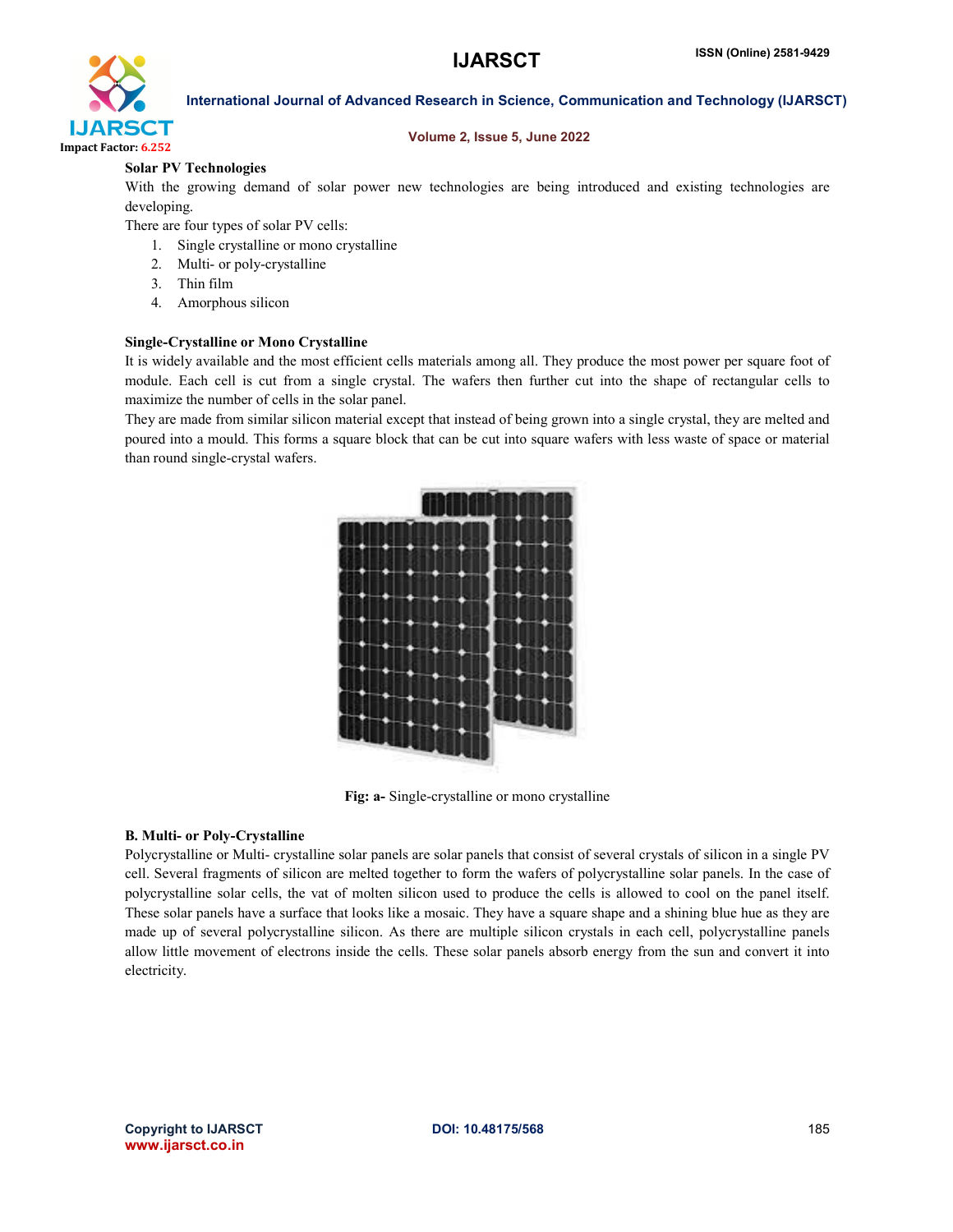

#### Volume 2, Issue 5, June 2022



Fig: b-Multi-or poly-crystalline

#### C. Thin Film Panels

It is the newest technology introduced to solar cell technology. Copper indium dieseling, cadmium telluride, and gallium arsenide are all thin film materials. They are directly deposited on glass, stainless steel, or other compatible substrate materials. Some of them perform slightly better than crystalline modules under low light conditions. A thin film is very thin-a few micrometres or less.



Fig c: Thin film panels

#### D. Amorphous Silicon

Amorphous silicon is newest in the thin film technology. In this technology amorphous silicon vapor is deposited on a couple of micro meter thick amorphous films on stainless steel rolls. [13] Compared to the crystalline silicon, this technology uses only 1% of the material.



Fig: d- Amorphous Silicon

#### 3.2 Charge Controller

When battery is included in a system, the necessity of charge controller comes forward. A charge controller controls the uncertain voltage build up. In a bright sunny day, the solar cells produce more voltage that can lead to battery damage. A charge controller helps to maintain the balance in charging the battery.

Copyright to IJARSCTDOI: 10.48175/568 **186** www.ijarsct.co.in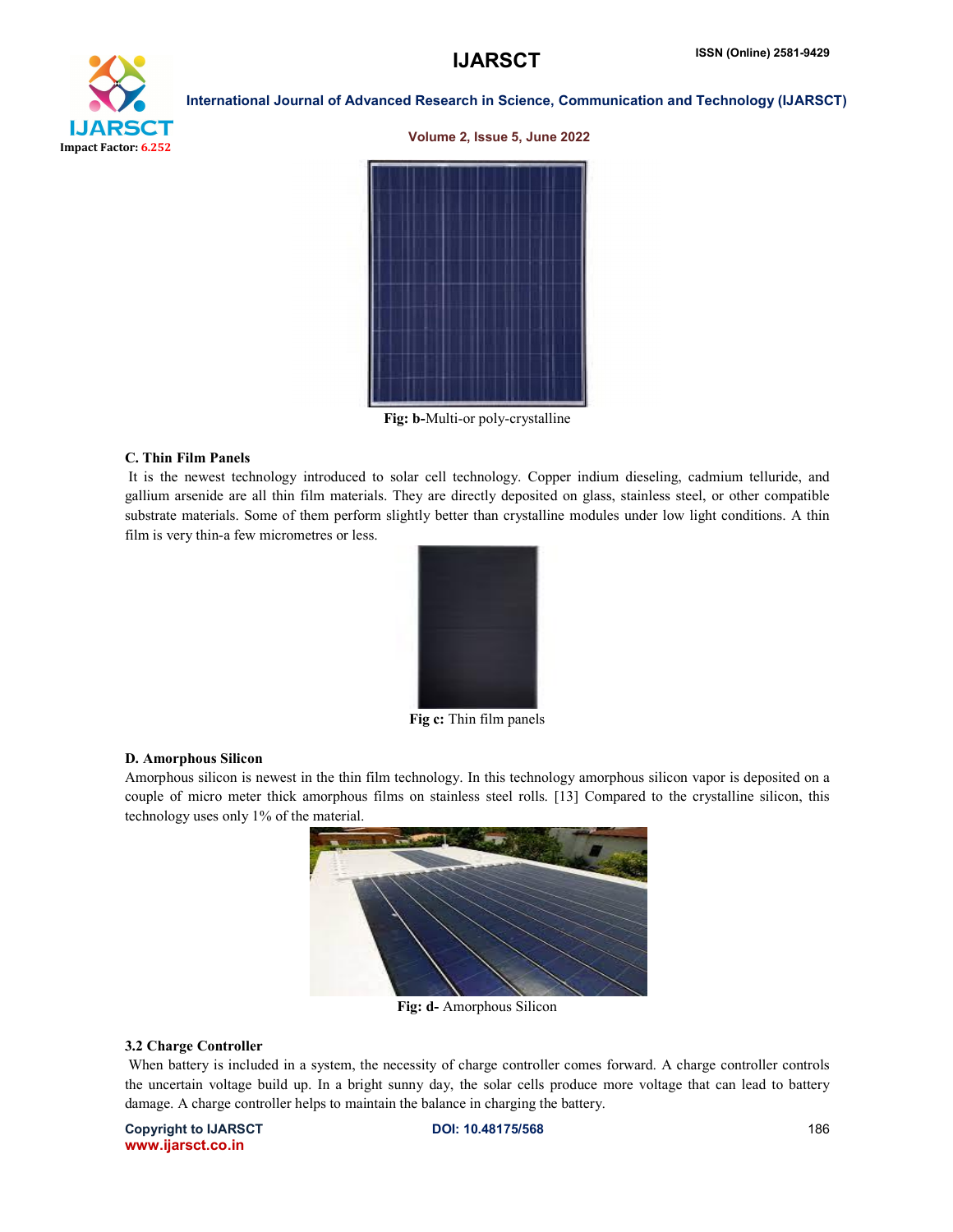Volume 2, Issue 5, June 2022



#### International Journal of Advanced Research in Science, Communication and Technology (IJARSCT)

Fig: B-Charge controller

### 3.3 Battery System

To store charges batteries are used. There are many types of batteries available in the market. But all of them are not suitable for solar PV technologies. Mostly used batteries are nickel/cadmium batteries. There are some other types of high energy density batteries such as- sodium/sulphur, zinc/bromine flow batteries. But for the medium-term batteries nickel/metal hydride battery has the best cycling performance. For the long-term option iron/chromium redox and zinc/manganese batteries are best. Absorbed Glass Mat (AGM) batteries are also one of the best available potions for solar PV use.Battery system Inverter AC power DC power Solar panel Charge controller.



Fig: C-Battery System

#### 3.4 Inverter

Solar panel generates dc electricity but most of the household and industrial appliances need ac current. Inverter converts the dc current of panel or battery to the ac current. We can divide the inverter into two categories. They are-Stand alone and Line-tied or utility-interactive.



Copyright to IJARSCTDOI: 10.48175/568 **187** www.ijarsct.co.in

Fig: D Inverter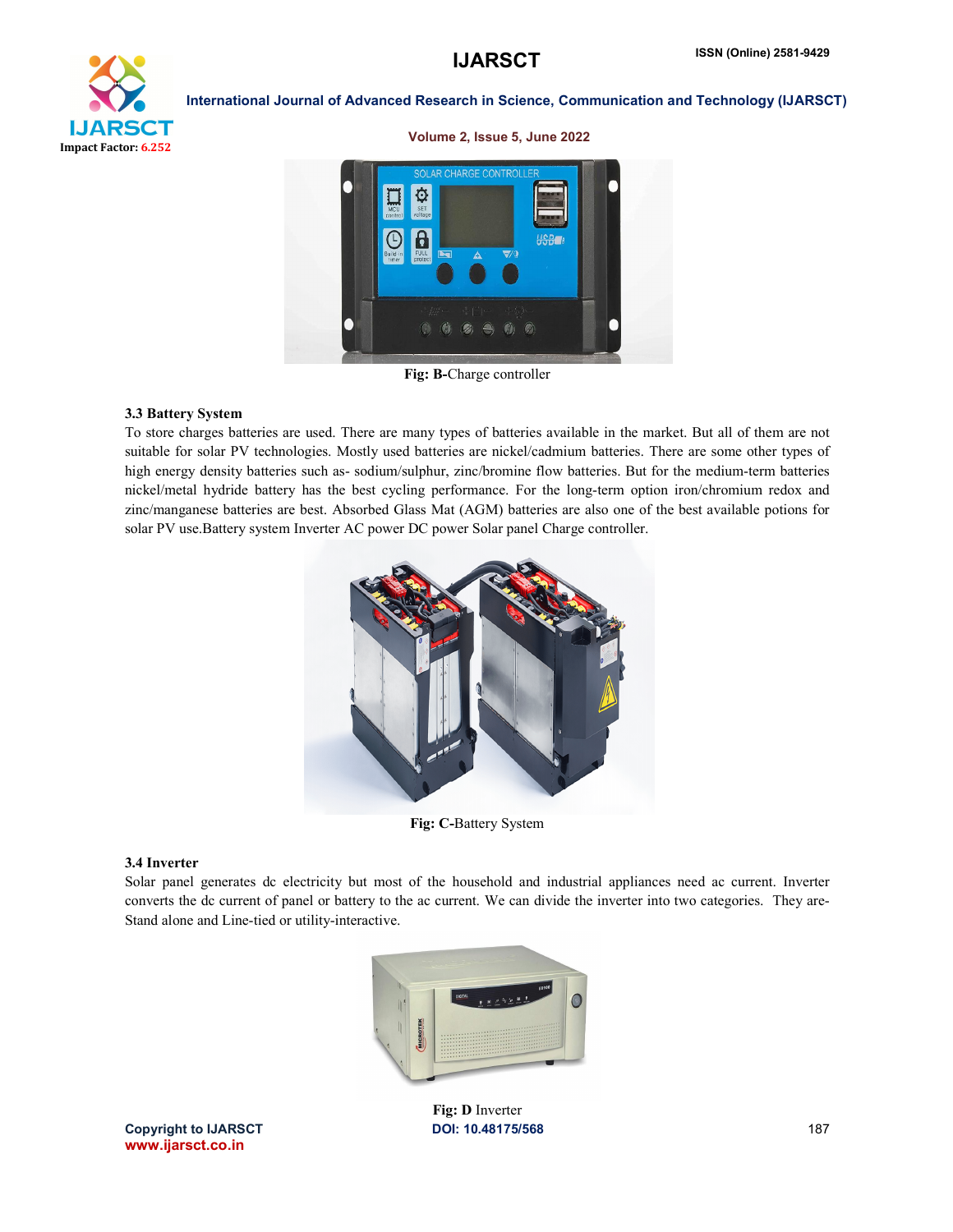

#### Volume 2, Issue 5, June 2022

#### IV. WORKING

A solar Vehicle solely depends on the photovoltaic cells to absorb the sunlight and convert it into usable energy to power the engine. Photovoltaic cells bypass the originalprincipal of solar thermal energy by converting solar energy directly to usable electricityinstead of thermal conversion.

#### 4.1 Working Principle of a Solar car

Solar cars have solar panels custom-designed to be mounted on the surfaces receiving maximum sun rays, which is generally the rooftop. The photovoltaic cells on the solar panels comprise of Silicon and a combination alloy of Gallium and Indium and Nitrogen gas.

These elements have a natural retentive property that allows them to absorb the light energy from the solar rays. The retained energy then releases in form of free-moving electrons into specially designed storage sections.

In fact, we refer to this storage facility as batteries. They comprise of special elements like Lithium-ion, and Nickel – Cadmium, etc. These batteries have the ability to convert free electrons into usable energy to power the vehicle engine.

The speciality of these batteries is that we can use them repeatedly to power a vehicle. We can do it by recharging them using solar energy. With an ability to generate 80 to 150 volts of energy, solar-powered cars can cover 60 to 90 km on a single full charge.

The best aspect of these Solar Cars is their ability to constantly keep recharging their battery even when parked idle under sunlight. Therefore, this reduces the cost of operation of a car to almost negligible.

#### V. ANALYTICAL AND SIMULATION DIAGRAM

#### 5.1 Analytical

A photovoltaic cell can be demonstrated as a present electrical current source PN associated in shunt with a diode. Current source delivers a steady present. This current is corresponding to the power of the light hit the upon cell. Photovoltaic frameworks influenced specifically with climate conditions and sun-oriented radiation. The execution of a sun-oriented cell is expected to comprehend the relationship amongst current and voltage of the cell. The ideal proportional circuit of a PV cell (Duffy and Beckman, 1980) is appeared in Figure 1. It incorporates a current source, a diode, a series arrangement resistance (Rs) and a shunt resistance (Rsh), these two resistances added because there is no ideal solar cell in practice.



Is(T)=Is[T/Tnom]"3 exp[((T/Tnom) - 1) (Eg/NVt)]

Fig 2: MATLAB / SIMULINK temperature effect subsystem on diode reverse saturation current

#### 5.2 Simulation Diagram

The electrical energy will be get generated with the help of renewable energy source which is our solar energy. The solar panel are mounted on the roof of car, the energy generated by the solar panel is used by the car and remaining will provided to grid.

If because of some reason energy is not generated at that time the backup will be given by the diesel generated set.

Copyright to IJARSCTDOI: 10.48175/568 **188** www.ijarsct.co.in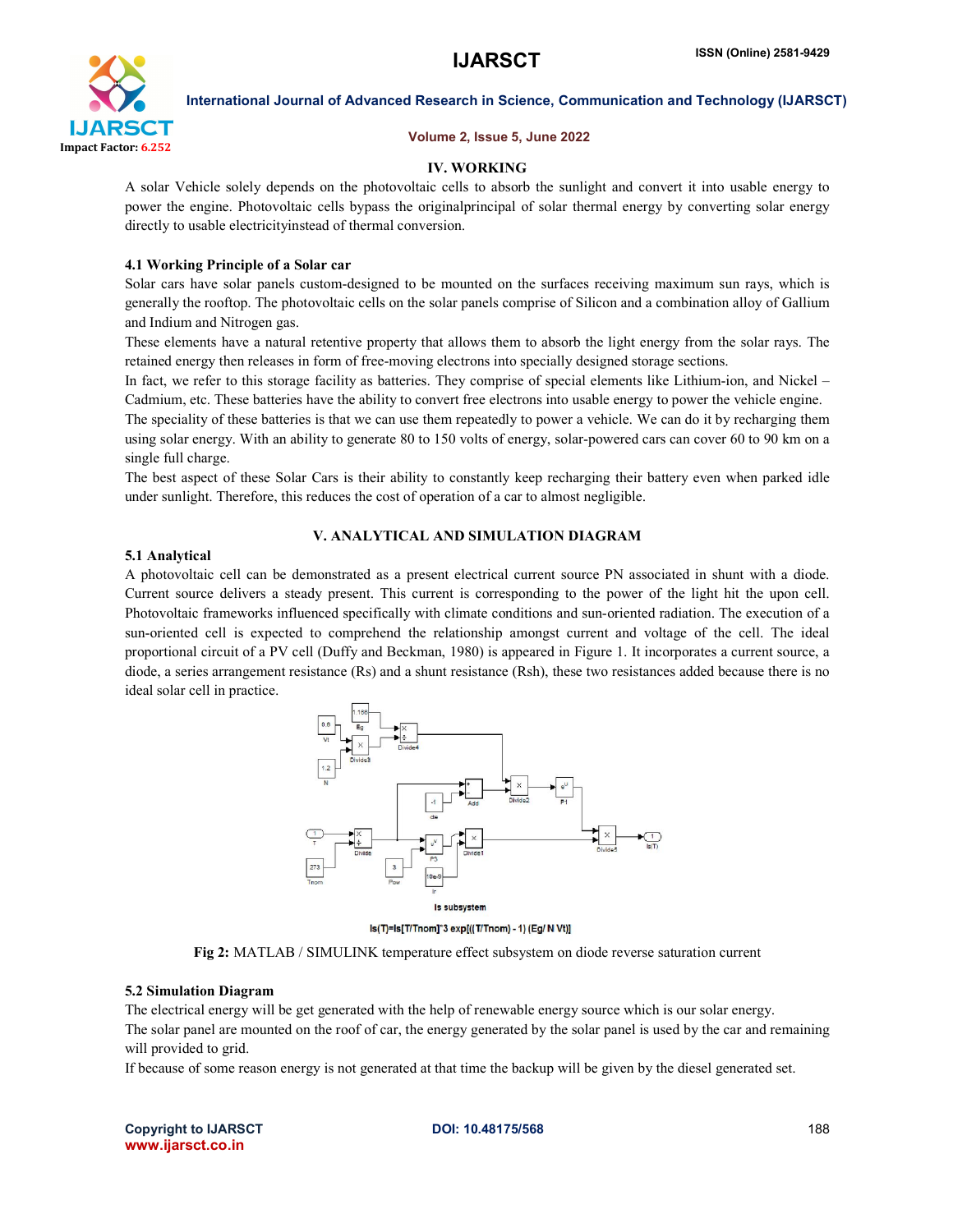

Volume 2, Issue 5, June 2022



# Fig 3: Simulation diagram

#### VI. ADVANTAGES

#### 1. Renewable Energy Source

Among all the benefits of solar panels, the most important thing is that solar energy is a truly renewable energy source. It can be harnessed in all areas of the world and is available every day. We cannot run out of solar energy, unlike some of the other sources of energy.

Solar energy will be accessible as long as we have the sun, therefore sunlight will be available to us for at least 5 billion years when according to scientists the sun is going to die.

#### 2. Reduces Electricity Bills

Since you will be meeting some of your energy needs with the electricity your solar system has generated, your energy bills will drop. How much you save on your bill will be dependent on the size of the solar system and your electricity or heat usage.

For example, if you are a business using commercial solar panels this switch can have huge benefits because the large system size can cover large chunks of your energy bills.

Moreover, not only will you be saving on the electricity bill, but there is also a possibility to receive payments for the surplus energy that you export back to the grid through the Smart Export Guarantee (SEG). If you generate moreelectricity than you use (considering that your solar panel system is connected to the grid).

# VII. APPLICATION

Solar energy can be used for diverse purposes. You can generate electricity (photovoltaics) or heat (solar thermal). Solar energy can be used to produce electricity in areas without access to the energy grid, to distil water in regions with limited clean water supplies and to power satellites in space.

Solar energy can also be integrated into the materials used for buildings. Not long ago Sharp introduced transparent solar energy windows.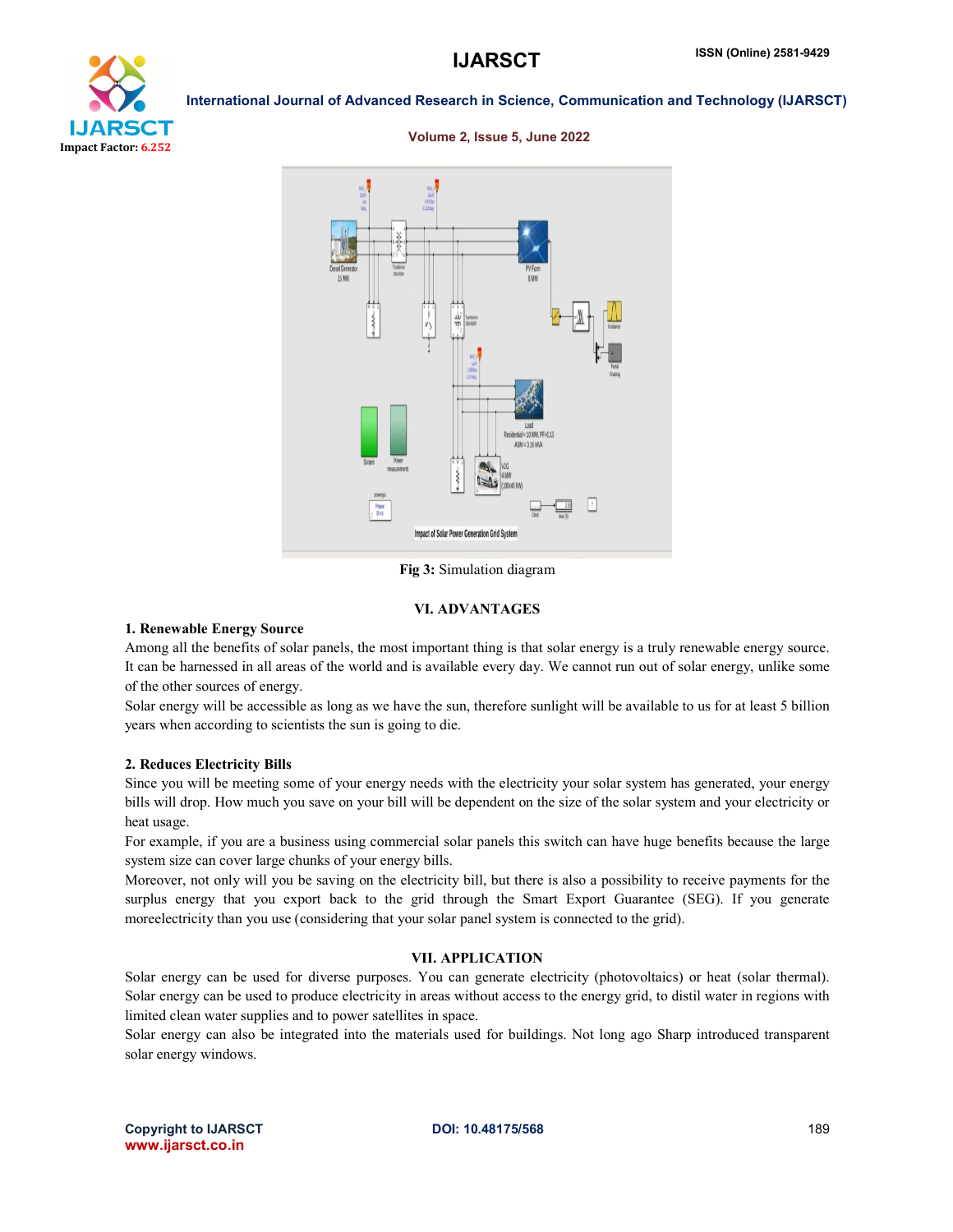# **IJARSCT**



#### International Journal of Advanced Research in Science, Communication and Technology (IJARSCT)

#### Volume 2, Issue 5, June 2022

# VIII. RESULT

Modelling and analysis of three phase grid photo Voltic system for electric vehicle is presented to get the output power.



Fig 4: Regulation

In the logical formalism, a regulatory network is modelled as a regulatory graph. In this graph, nodes represent genes or regulatory products.



Scope graphs provide a new approach to defining the name binding rules of programming languages. A scope graph represents the name binding facts of a program using the basic concepts of declarations and reference associated with scopes that are connected by edges. represents the name binding facts of a program using the basic concepts of declarations and reference associated with<br>scopes that are connected by edges.<br>**IX. CONCLUSION**<br>A MATLAB/SIMULINK model for the solar PV cell, modu

#### IX. CONCLUSION

A MATLAB/SIMULINK model for the solar PV cell, modules and array was developed and presented in this paper.<br>This model is based on the fundamental circuit equations of a solar PV cell taking into account the effects of phy and environmental parameters such as the solar radiation and cell temperature. The module model was simulated and This model is based on the fundamental circuit equations of a solar PV cell taking into account the effects of physical<br>and environmental parameters such as the solar radiation and cell temperature. The module model was si benefit from this model as a photovoltaic generator in the framework of the SunPower-System MATLAB/SIMULINK

Copyright to IJARSCT www.ijarsct.co.in